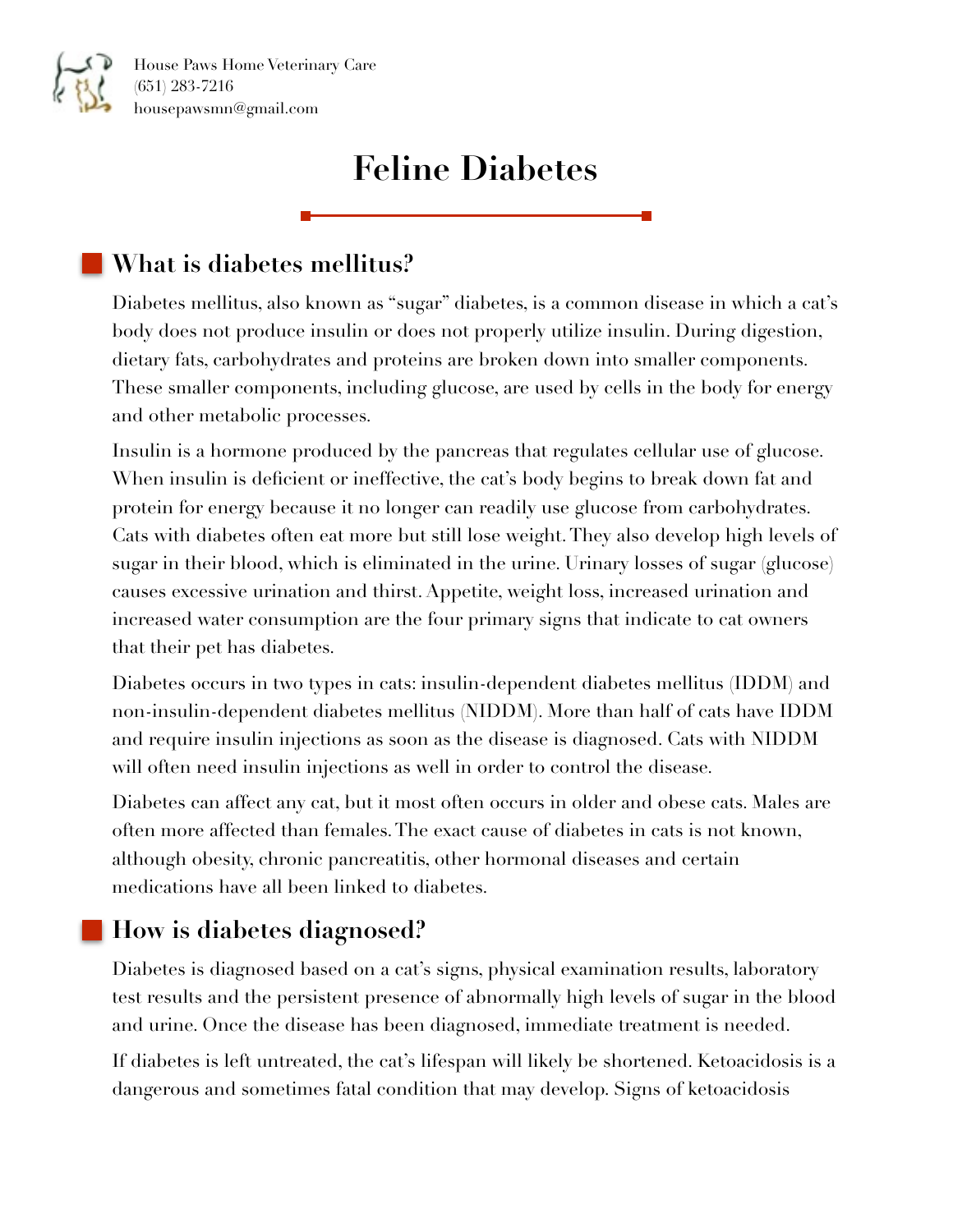include loss of appetite, vomiting, diarrhea, lethargy, weakness, dehydration and breathing abnormalities. Diabetes can also lead to liver disease, unhealthy skin and coat, and secondary bacterial infections. A diabetes-related disorder called diabetic neuropathy may cause cats to become progressively weaker (especially in the hind legs), impairing their ability to jump and causing them to walk with their butt touching the ground.

## **How is diabetes treated?**

Diabetes treatment is based on the severity of the disease. Cats with ketoacidosis need prompt and intensive care, which usually includes fluid therapy and short-acting insulin injections. For cats that are not severely ill, our veterinarian may recommend a treatment plan that includes insulin injections or oral medications, along with some dietary changes.

Each diabetic cat is an individual, and each responds differently to treatment. Some diabetic cats are easy to regulate, whereas others are not. Some can be treated with oral medications, and others require insulin injections. Regardless of the variability of treatment, all diabetic cats do best with consistent medication and feeding, as well as with a stable and stress-free lifestyle.

#### *Insulin*

Many diabetic cats need insulin injections administered under their skin twice a day. The injections can be given at home, preferable at the same times each day. Our veterinarian will show you how to give these painless injections. Because each type of insulin is different, we will determine the proper type, dose and frequency of insulin administration for your cat.

#### *Diet*

In addition to medication, an important step in treating diabetes is to change your cat's diet. Obesity is a major risk factor for insulin sensitivity, and it is recommended that all overweight cats lose weight to reduce their risk for diabetes. Our veterinarian will help you to create a safe weight-loss program that incorporates high-fiber and high-complex carbohydrate foods into your cat's eating regimen. Altering your cat's diet will help your cat to lose weight and achieve more stable blood sugar levels. If your cat is underweight, it should be fed a high-calorie diet until it reaches its ideal body weight. Some diabetic cats respond well to carbohydrate restrictions. We will help you to determine the best dietary changes for your cat.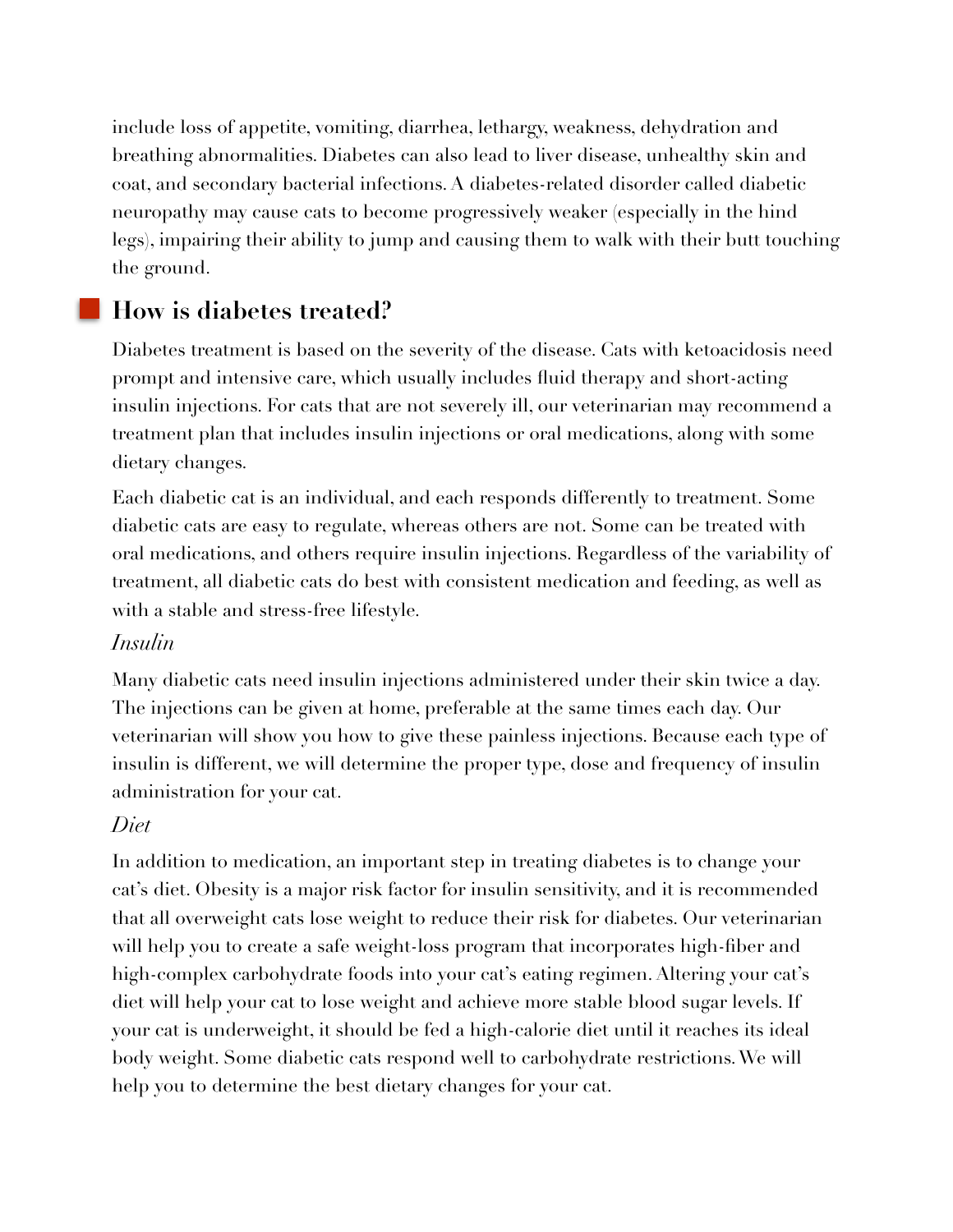Your cat's feeding routine is also important. Many cats are "free-choice" feeders and eat whenever they are hungry, but this may not be ideal for a diabetic cat. A cat receiving insulin should be fed half of its daily food needs at the time of each injection. Any food that the cat does not consume at the time of insulin administration can be left out for consumption throughout the day.

### **What are potential complications of treatment?**

Hypoglycemia (low blood sugar) is a potentially dangerous condition that is usually caused by an overdose of insulin. Signs of hypoglycemia include weakness, lack of coordination, convulsions and coma. If left untreated, hypoglycemia is fatal. If hypoglycemia develops, the cat should be immediately offered its normal food. If the cat cannon eat, the owner should rub some corn syrup or honey onto its gums or, if the cat can swallow, administer corn syrup/honey via syringe into the cat's mouth. Fingers, food and fluids should never be forced into the mouth of a convulsing or comatose cat. If your cat exhibits signs of hypoglycemia, offer it food or administer corn syrup/honey immediately. Bring your cat into the nearest veterinary clinic and contact our office to inform us of your cat's emergency.

#### **How do I monitor my diabetic cat?**

Monitoring your cat is a joint effort between you and our veterinarian. Because your cat's insulin requirements may change over time, periodic checking of serum fructosamine or blood glucose is essential. Seek veterinary treatment at the first reappearance of diabetes signs (increased thirst, weight loss, appetite or urination).

At home, you'll need to be constantly aware of your cat's appetite, weight, water consumption and urinary output. It is important to feed a consistent amount and type of food at the same times each day, so that you can be aware of days that your cat does not eat or is unusually hungry after feeding. Additional, water consumption is highly variable between cats and should be monitored for a few weeks to determine normal fluid intake. Urine output can be roughly estimated by determining the amount of litter that is scooped out of the litter box. This is less accurate if more than one cat uses the litter box. Any significant variation in your cat's food or water intake, weight or urinary output can be a sign that diabetes is recurring and should be reported to our veterinarian.